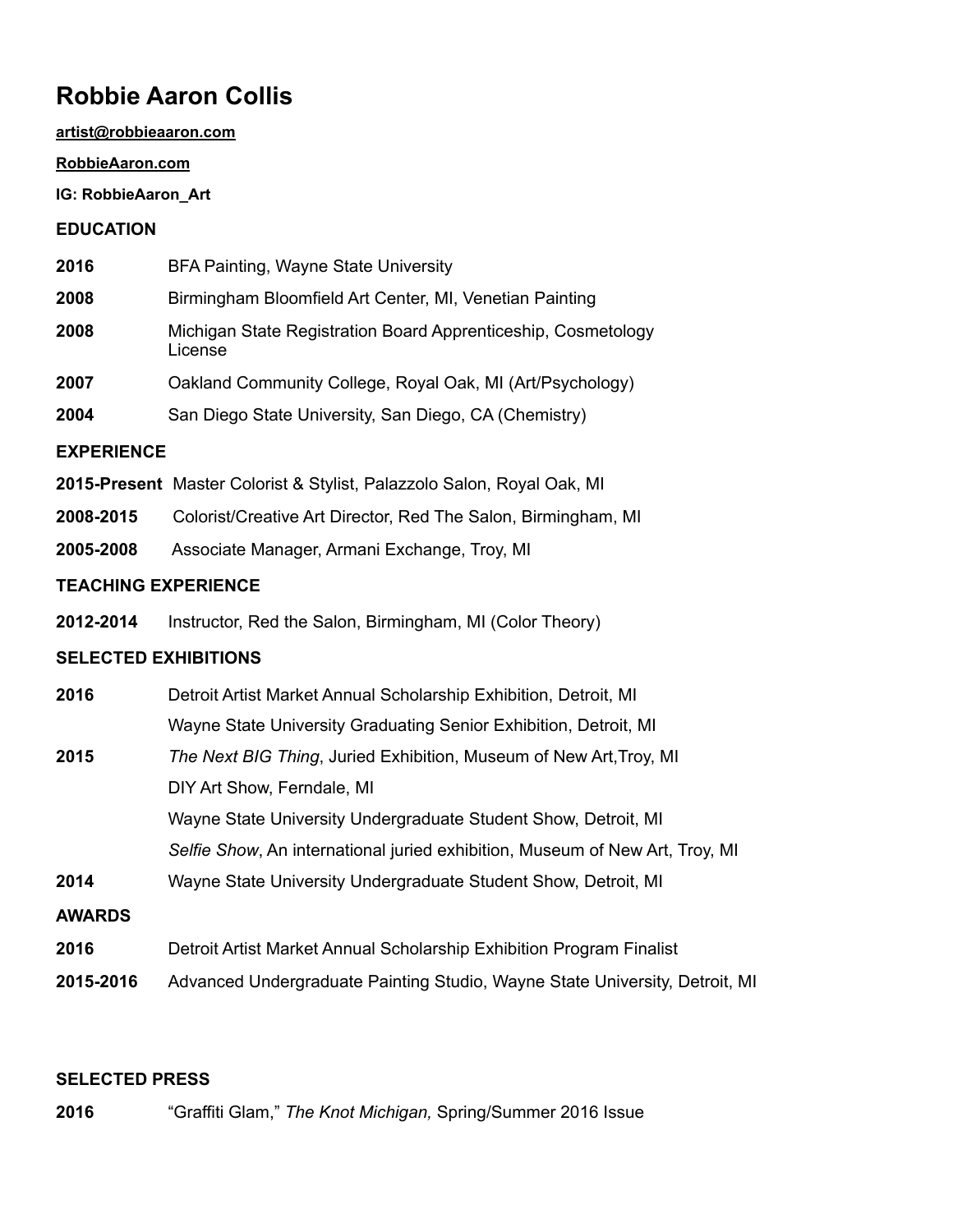**2016** Alonso del Arte, "Wayne State students impress at Detroit Artists Market scholarship show,"

*The Examiner*, March 4, 2016, [http://www.examiner.com/article/wayne-state-students-impress](http://www.examiner.com/article/wayne-state-students-impress-at-detroit-artists-market-scholarship-show)at-detroit-artists-market-scholarship-show

**2016** Jordan Works, "Detroit Artists Market features WSU students," *The South End,* Feb, 2016

[http://www.thesouthend.wayne.edu/arts\\_and\\_entertainment/article\\_48c88512-e3c3-11e5](http://www.thesouthend.wayne.edu/arts_and_entertainment/article_48c88512-e3c3-11e5-a777-9f557a9f6eda.html) a777-9f557a9f6eda.html

**2016** M. Lapham, "Works of award winning Wayne State art students show history of Detroit, see them at Detroit Artists Market," *The Detroit Hub*, Feb. 22, 2016,

[http://blog.thedetroithub.com/2016/02/22/detroit-artists-m](http://blog.thedetroithub.com/2016/02/22/detroit-artists-)arket/

**2016** Michael H. Hodges, "Intriguing Student Show at Wayne State," *The Detroit News*, Feb. 4, 2016,

 [http://www.detroitnews.com/story/entertainment/2016/02/04/graduating-s](http://www.detroitnews.com/story/entertainment/2016/02/04/graduating-student-art-show-wayne-state/79782108/)tudent-art-showwayne-state/79782108/

### **TECHNICAL SKILLS**

| Software: |  |  | (Max and Windows Platform,) Adobe Suite, Microsoft Office |
|-----------|--|--|-----------------------------------------------------------|
|           |  |  |                                                           |

- **Sculpture:** Metals (welding, soldering, small and large scale)
	- Wood (Jigsaw, Planer, Table Saw)
- **2D:** Oils, acrylic, watercolor, pastels, charcoal, ink, mixed media Digital Photography

# **PROFESSIONAL ORGANIZATIONS**

Detroit Artist Market, Detroit, MI

Golden Key International Honor Society

National Honor Society

National Society of Collegiate Scholars

# **RELATED WORK EXPERIENCE**

- **2011-14** Styleline Magazine: Editorial Spreads: 7/2012, 11/2012, 10/2014 Covers Images: 2/2012, 8/2013, 12/2014
- **2011** Ambassador Magazine, 14 Page Spread (December)
- **2011** WRIF Rocks Girl Calendar 2011
- **2009** Gothic Beauty, Jewelry Advertisement

# **PRIVATE COMMISSIONS**

**2016** Private Corporation, Industrial Graffiti Style Mural, Acrylic & Spraypaint 10ft x 30ft